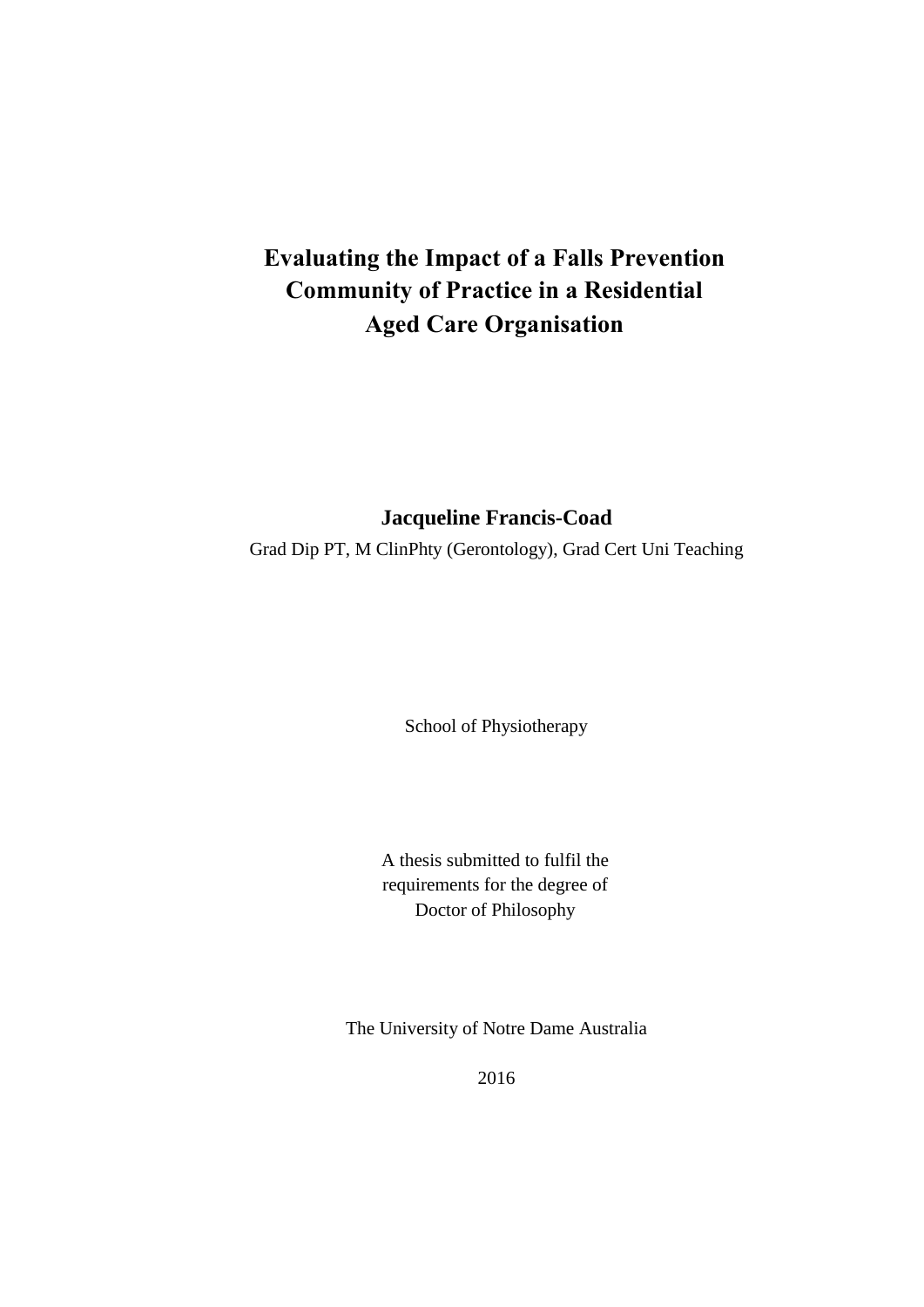### **Author's Declaration**

This thesis is composed of my original work and contains no material previously published or written by another person except where due reference has been made in the text. I have clearly stated the contribution by others to jointly authored works that I have included in my thesis.

I have clearly stated the contribution of others to my thesis as a whole, including statistical design, survey design, data analysis, design of the intervention, professional editorial advice and any other original research work used in my thesis. The content of my thesis is the result of work I have carried out since the commencement of my research higher degree candidature and does not include a substantial part of work that has been submitted to qualify for the award of any other degree, diploma in any university or other tertiary institution. I have clearly stated which parts of my thesis, if any, have been submitted for another award.

I acknowledge that an electronic copy of my thesis must be lodged with the University Library and subject to the General Award Rules of The University of Notre Dame Australia (Fremantle) immediately made available for research and study in accordance with the Copyright Act 1968.

I acknowledge that copyright of all material contained in my thesis resides with the copyright holder(s) of that material.

#### **Jacqueline Francis-Coad**

September 2016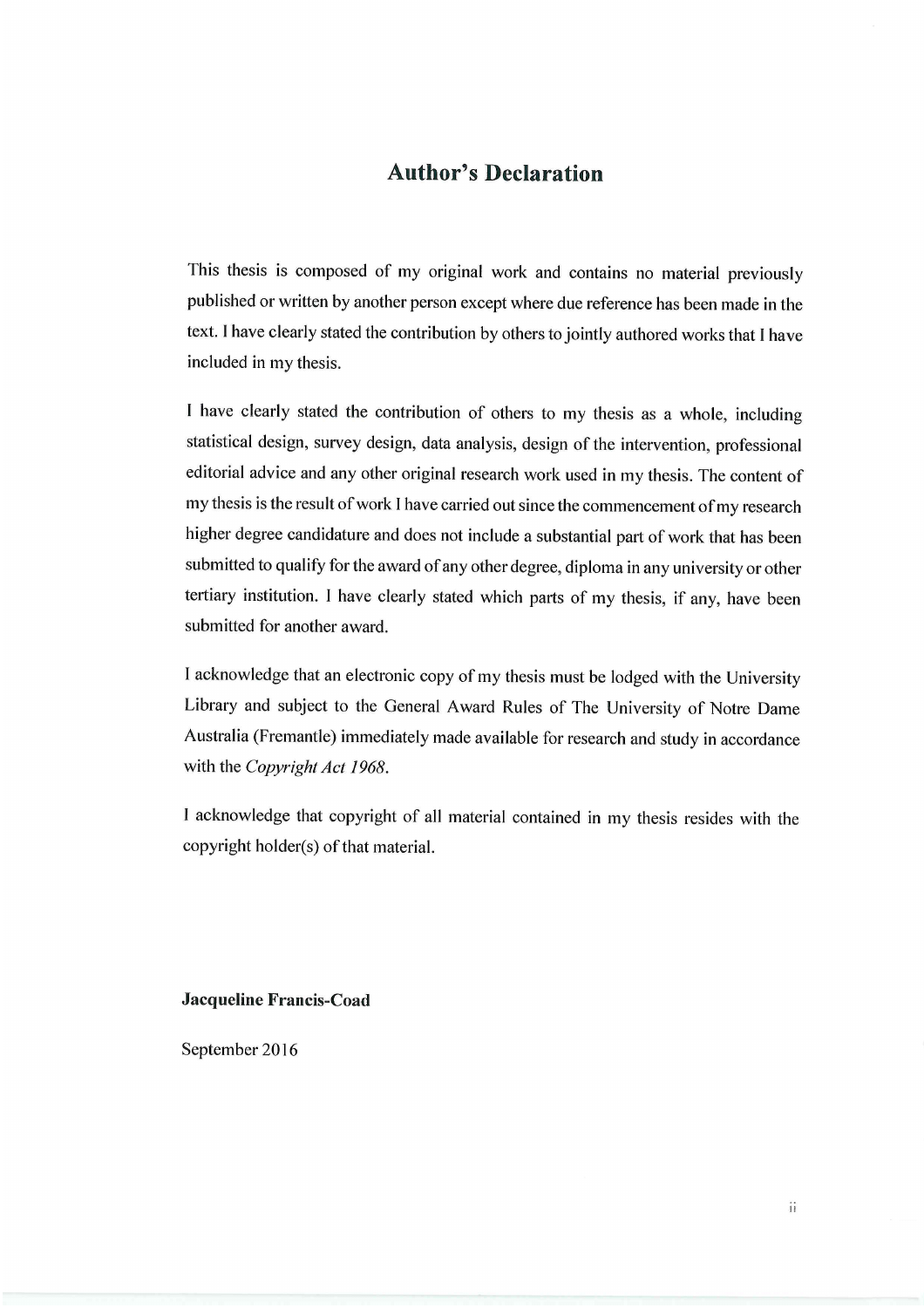# **Table of Contents**

| Author's Declaration         |                                                                                                                                   | $\overline{\mathbf{u}}$ |
|------------------------------|-----------------------------------------------------------------------------------------------------------------------------------|-------------------------|
| <b>Table of Contents</b>     |                                                                                                                                   | iii                     |
| List of Figures              |                                                                                                                                   | viii                    |
| <b>List of Tables</b>        |                                                                                                                                   | ix                      |
| Abstract                     |                                                                                                                                   | $\mathbf X$             |
|                              | Publications, Presentations and Awards                                                                                            | xii                     |
|                              | <b>Statement of Contribution by Others</b>                                                                                        | XV1                     |
| Acknowledgements             |                                                                                                                                   | xix                     |
| <b>List of Abbreviations</b> |                                                                                                                                   | XX                      |
| Chapter 1:                   | Thesis Introduction and Outline                                                                                                   | $\mathbf{1}$            |
| 1.1                          | Introduction                                                                                                                      | $\mathbf{1}$            |
| 1.2                          | Organisation of Chapters                                                                                                          | 3                       |
| 1.3                          | References                                                                                                                        | $\tau$                  |
| Chapter 2:                   | The Effect of Complex Falls Prevention Interventions on Falls in<br>Residential Aged Care Settings: A Systematic Review and Meta- |                         |
|                              | Analysis                                                                                                                          | 11                      |
| 2.1                          | Abstract                                                                                                                          | 12                      |
| 2.2                          | Introduction                                                                                                                      | 13                      |
| 2.3                          | Methods                                                                                                                           | 16                      |
| 2.3.1                        | Participants                                                                                                                      | 17                      |
| 2.3.2                        | Interventions                                                                                                                     | 17                      |
| 2.3.3                        | Comparators                                                                                                                       | 19                      |
| 2.3.4                        | <b>Outcome Measures</b>                                                                                                           | 19                      |
| 2.3.5                        | Data Sources and Search Strategy                                                                                                  | 20                      |
| 2.3.6                        | <b>Study Selection</b>                                                                                                            | 20                      |
| 2.3.7                        | <b>Quality Assessment</b>                                                                                                         | 20                      |
| 2.3.8                        | Data Extraction                                                                                                                   | 21                      |
| 2.3.9                        | Data Synthesis                                                                                                                    | 21                      |
| 2.4                          | Results                                                                                                                           | 22                      |
| 2.4.1                        | <b>Study Characteristics</b>                                                                                                      | 22                      |
| 2.4.2                        | <b>Study Interventions</b>                                                                                                        | 23                      |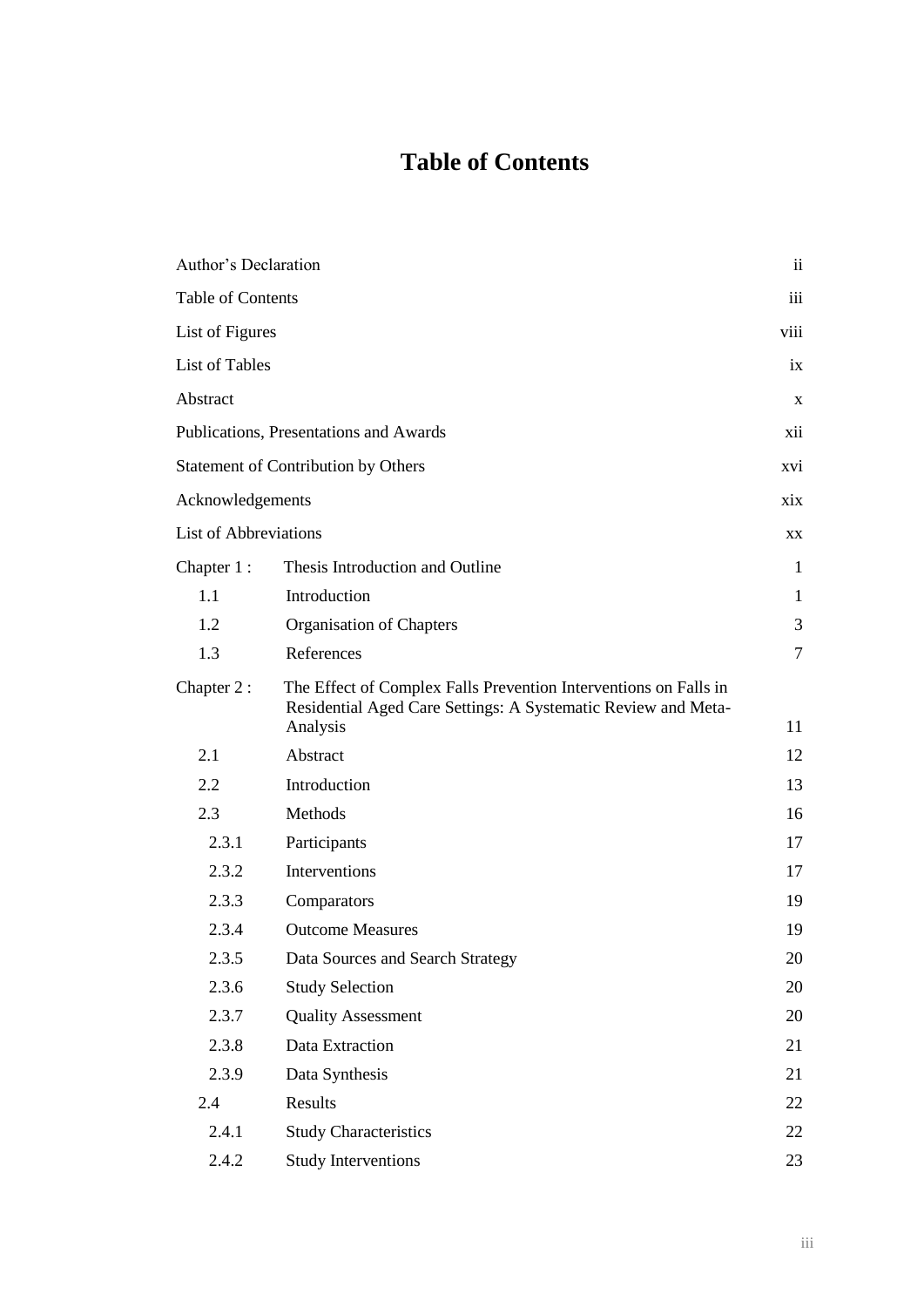| 2.4.3       | Critical Appraisal                                                                                                                         | 30 |
|-------------|--------------------------------------------------------------------------------------------------------------------------------------------|----|
| 2.4.4       | Effectiveness of Multiple Level Interventions on Falls Rates                                                                               | 32 |
| 2.5         | Discussion                                                                                                                                 | 36 |
| 2.5.1       | <b>Implications for Practice</b>                                                                                                           | 38 |
| 2.5.2       | Limitations                                                                                                                                | 38 |
| 2.6         | Conclusion                                                                                                                                 | 38 |
| 2.7         | <b>Recommendations for Future Research</b>                                                                                                 | 39 |
| 2.7.1       | <b>Research Aims</b>                                                                                                                       | 40 |
| 2.7.2       | Overview of The Research Structure                                                                                                         | 41 |
| 2.8         | References                                                                                                                                 | 42 |
| Chapter 3 : | Investigating the Impact of a Falls Prevention Community of Practice<br>in a Residential Aged Care Setting: A Mixed Methods Study Protocol | 48 |
| 3.1         | Abstract                                                                                                                                   | 49 |
| 3.2         | Introduction                                                                                                                               | 50 |
| 3.3         | Methods                                                                                                                                    | 51 |
| 3.3.1       | <b>Ethical Considerations</b>                                                                                                              | 51 |
| 3.3.2       | Design                                                                                                                                     | 52 |
| 3.3.3       | Participants, Setting and Recruitment                                                                                                      | 54 |
| 3.3.4       | <b>Outcome Measures and Evaluation</b>                                                                                                     | 54 |
| 3.3.5       | Data Collection and Procedure                                                                                                              | 55 |
| 3.3.6       | Data Analysis                                                                                                                              | 60 |
| 3.3.7       | Validity, Reliability and Rigour                                                                                                           | 62 |
| 3.4         | Discussion                                                                                                                                 | 63 |
| 3.4.1       | Limitations                                                                                                                                | 64 |
| 3.5         | Conclusion                                                                                                                                 | 64 |
| 3.6         | References                                                                                                                                 | 65 |
| Chapter 4:  | Can a Web-Based Community of Practice be Established and Operated<br>to Lead Falls Prevention Activity in Residential Care?                | 70 |
| 4.1         | Abstract                                                                                                                                   | 71 |
| 4.2         | Introduction                                                                                                                               | 72 |
| 4.3         | Methods                                                                                                                                    | 74 |
| 4.3.1       | <b>Study Design</b>                                                                                                                        | 74 |
| 4.3.2       | Recruitment, Participants and Setting                                                                                                      | 75 |
| 4.3.3       | Data Collection and Procedure                                                                                                              | 75 |
| 4.3.4       | <b>Ethical Considerations</b>                                                                                                              | 77 |
| 4.3.5       | Data Analysis                                                                                                                              | 77 |
| 4.4         | Results                                                                                                                                    | 78 |
| 4.5         | Discussion                                                                                                                                 | 85 |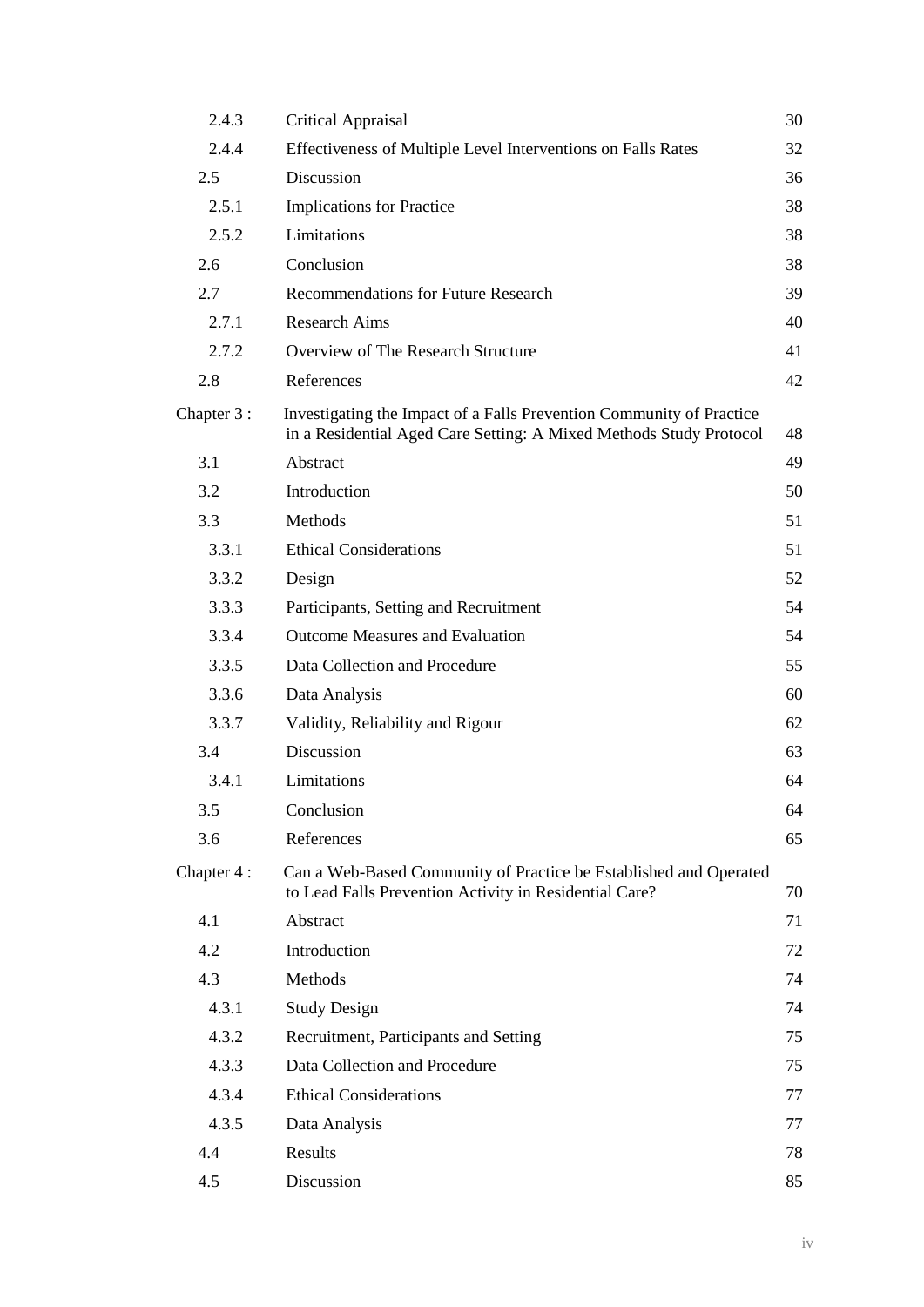| 4.5.1      | Establishment and Operation of a CoP in a RAC Setting                                                                             | 85  |
|------------|-----------------------------------------------------------------------------------------------------------------------------------|-----|
| 4.5.2      | CoP Members' Capability, Confidence, Opportunity and Motivation                                                                   | 85  |
| 4.5.3      | Barriers and Facilitators to Web-Based CoP Operation                                                                              | 86  |
| 4.5.4      | Limitations                                                                                                                       | 87  |
| 4.6        | Conclusion                                                                                                                        | 87  |
| 4.7        | References                                                                                                                        | 88  |
| Chapter 5: | Using a Community of Practice to Evaluate Falls Prevention Activity<br>in a Residential Aged Care Organisation: A Clinical Audit  | 91  |
| 5.1        | Abstract                                                                                                                          | 92  |
| 5.2        | Introduction                                                                                                                      | 93  |
| 5.3        | Methods                                                                                                                           | 94  |
| 5.3.1      | <b>Study Design</b>                                                                                                               | 94  |
| 5.3.2      | Participants and Setting                                                                                                          | 95  |
| 5.3.3      | Data Collection and Procedure                                                                                                     | 96  |
| 5.3.4      | <b>Ethical Considerations</b>                                                                                                     | 99  |
| 5.3.5      | Data Analysis                                                                                                                     | 99  |
| 5.4        | Results                                                                                                                           | 100 |
| 5.5        | Discussion                                                                                                                        | 109 |
| 5.6        | Conclusion                                                                                                                        | 111 |
| 5.7        | References                                                                                                                        | 112 |
| Chapter 6: | What Worked Translating Evidence into Practice: A Realist<br>Evaluation of the Impact of a Falls Prevention Community of Practice | 115 |
| 6.1        | Abstract                                                                                                                          | 116 |
| 6.2        | Introduction                                                                                                                      | 118 |
| 6.3        | Methods                                                                                                                           | 119 |
| 6.3.1      | <b>Study Design</b>                                                                                                               | 119 |
| 6.3.2      | Participants and Setting                                                                                                          | 121 |
| 6.3.3      | <b>Outcome Measures</b>                                                                                                           | 121 |
| 6.3.4      | Data Collection and Procedure                                                                                                     | 121 |
| 6.3.5      | <b>Ethical Considerations</b>                                                                                                     | 123 |
| 6.3.6      | Data Analysis                                                                                                                     | 123 |
| 6.4        | Results                                                                                                                           | 125 |
| 6.5        | Discussion                                                                                                                        | 134 |
| 6.5.1      | Member Reflection and Realisation (CCMO 1 & 2)                                                                                    | 134 |
| 6.5.2      | Opportunities, Connections and Credibility (CCMO 2 & 3)                                                                           | 135 |
| 6.5.3      | Relationships, Credibility and Advocating (CCMO 4)                                                                                | 135 |
| 6.5.4      | Sharing, Motivation and Reinforcement (CCMO 5)                                                                                    | 136 |
| 6.5.5      | Prioritising and Supporting (CCMO 6)                                                                                              | 136 |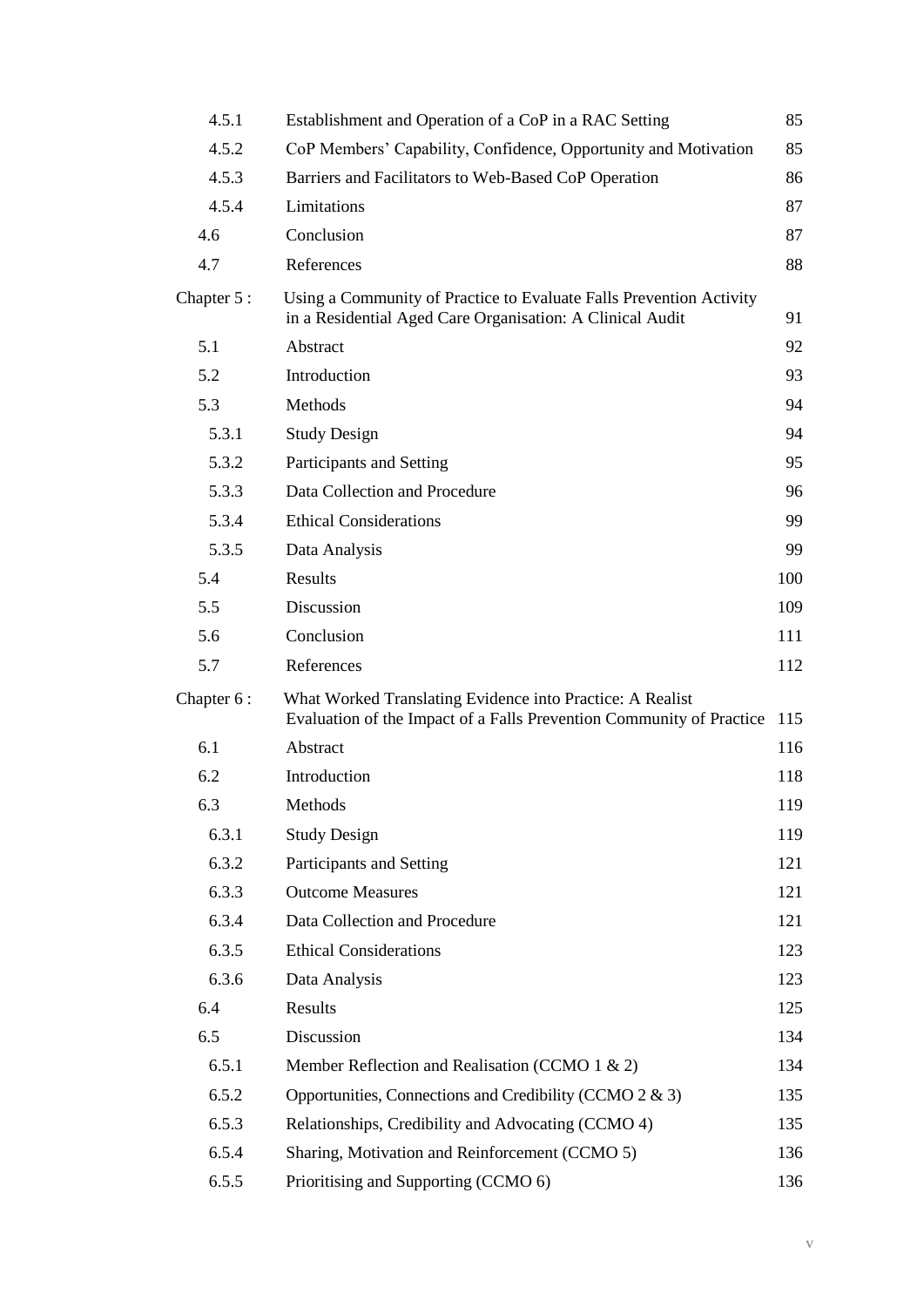| 6.5.6      | Acknowledgment, Engagement and Cultural Change (CCMO 7)                                                                    | 136 |
|------------|----------------------------------------------------------------------------------------------------------------------------|-----|
| 6.5.7      | Opportunity and Engagement (CCMO 8)                                                                                        | 137 |
| 6.5.8      | Feedback Loop and Focus (CCMO 9)                                                                                           | 137 |
| 6.5.9      | Limitations                                                                                                                | 138 |
| 6.6        | Conclusion                                                                                                                 | 138 |
| 6.7        | References                                                                                                                 | 140 |
| Chapter 7: | Evaluating the Impact of Operating a Falls Prevention Community of<br>Practice on Falls in a Residential Aged Care Setting | 145 |
| 7.1        | Abstract                                                                                                                   | 146 |
| 7.2        | Introduction                                                                                                               | 147 |
| 7.3        | Methods                                                                                                                    | 148 |
| 7.3.1      | <b>Study Design</b>                                                                                                        | 148 |
| 7.3.2      | Participants and Setting                                                                                                   | 148 |
| 7.3.3      | Intervention                                                                                                               | 149 |
| 7.3.4      | <b>Outcome Measures</b>                                                                                                    | 149 |
| 7.3.5      | Procedure                                                                                                                  | 150 |
| 7.3.6      | <b>Ethical Considerations</b>                                                                                              | 151 |
| 7.3.7      | <b>Statistical Analysis</b>                                                                                                | 151 |
| 7.3.8      | <b>Protocol Amendments</b>                                                                                                 | 152 |
| 7.4        | Results                                                                                                                    | 153 |
| 7.5        | Discussion                                                                                                                 | 158 |
| 7.5.1      | <b>Clinical Implications</b>                                                                                               | 159 |
| 7.5.2      | <b>Strengths and Limitations</b>                                                                                           | 160 |
| 7.6        | Conclusion                                                                                                                 | 160 |
| 7.7        | References                                                                                                                 | 161 |
| Chapter 8: | Synthesis and Conclusion                                                                                                   | 164 |
| 8.1        | Overview of the Research                                                                                                   | 165 |
| 8.2        | Review of the Research Problem                                                                                             | 165 |
| 8.3        | Synthesis of the Research Findings                                                                                         | 166 |
| 8.3.1      | Phase 1: Establishing a CoP - Development, Operation and Evaluation 166                                                    |     |
| 8.3.2      | Phase 2: Audit, Feedback and Action Planning by a Falls Prevention<br>CoP                                                  | 168 |
| 8.3.3      | Phase 3: Evaluation of the CoP in Translating Falls Prevention<br>Evidence into Practice and Effect of Falls Outcomes      | 169 |
| 8.3.4      | Phase 3: Evaluation of the Impact of Operating a Falls Prevention CoP<br>on Falls in a Residential Aged Care Setting       | 172 |
| 8.4        | Strengths of the Research Findings                                                                                         | 174 |
| 8.5        | Limitations and Challenges of the Research                                                                                 | 176 |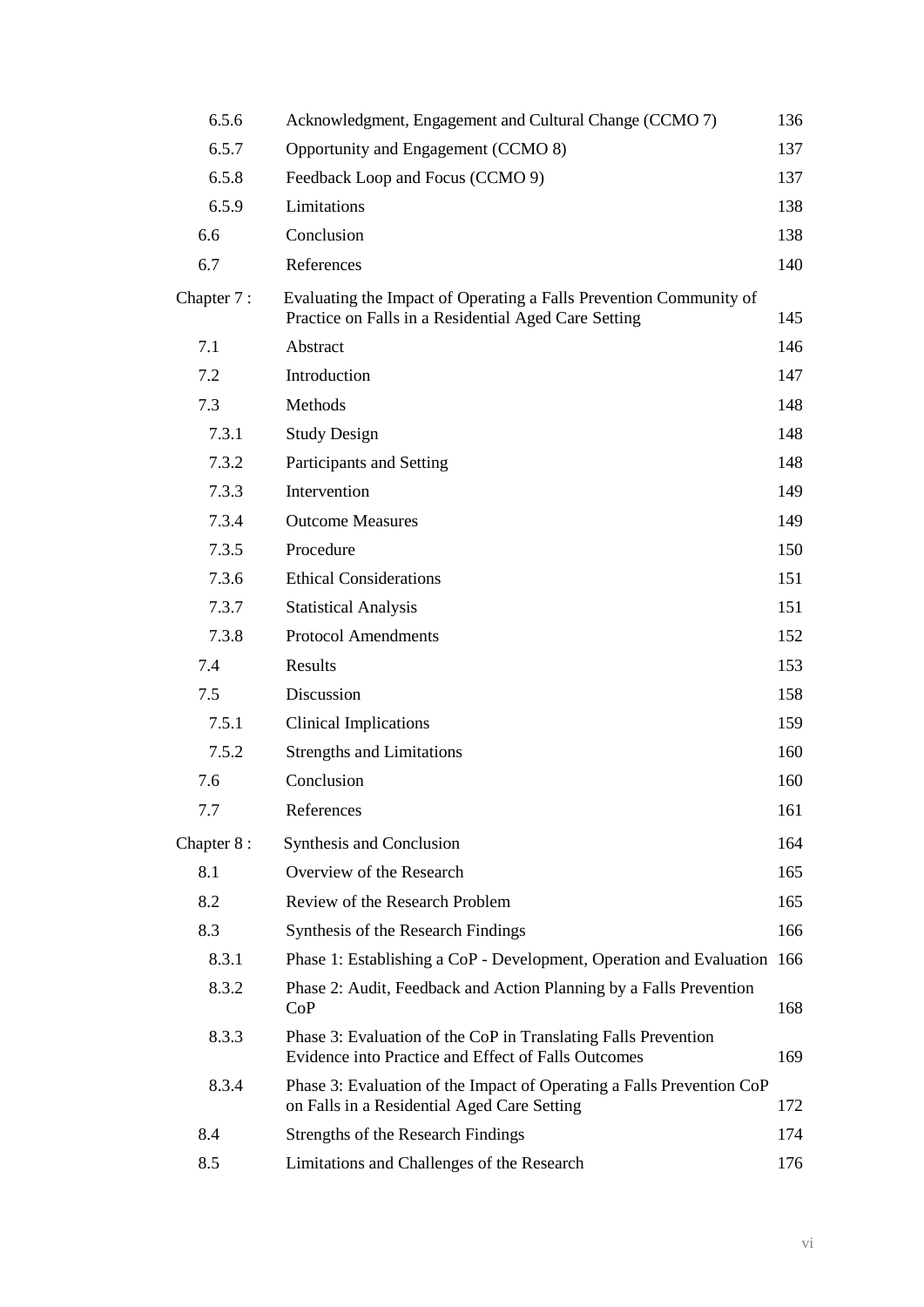| 8.6            | Recommendations of the Research                                                                                     | 178 |
|----------------|---------------------------------------------------------------------------------------------------------------------|-----|
| 8.6.1          | <b>Implications for Practice</b>                                                                                    | 178 |
| 8.6.2          | <b>Implications for Research</b>                                                                                    | 179 |
| 8.7            | Conclusion                                                                                                          | 180 |
| 8.8            | References                                                                                                          | 182 |
| Appendix A:    | Co-Author Signed Consent Forms                                                                                      | 189 |
| Appendix $B$ : | Published Manuscript (JBI Database of Systematic Reviews and<br>Implementation Reports) Contributing to Chapter 2   | 194 |
| Appendix C:    | Search Strategy Used to Conduct the Systematic Review                                                               | 204 |
| Appendix $D$ : | List of Studies Excluded from the Systematic Review with Reasons                                                    | 211 |
| Appendix $E$ : | Extraction of Data from Included Studies and Calculations for Meta-<br>Analysis                                     | 213 |
| Appendix F:    | Published Manuscript (Journal of Advanced Nursing) Contributing to<br>Chapter 3                                     | 217 |
| Appendix $G$ : | CoP Member Baseline Survey                                                                                          | 227 |
| Appendix $H$ : | Published Manuscript (Australian Health Review) Contributing to<br>Chapter 5                                        | 241 |
| Appendix I :   | CoP Member 24 Months Post CoP Operation Survey                                                                      | 247 |
| Appendix J:    | <b>Excerpt from Research Observation Journal</b>                                                                    | 268 |
| Appendix $K$ : | Care Staff Survey Conducted as Part of CoP Falls Prevention Activity                                                | 269 |
| Appendix $L$ : | Resident Survey Conducted as Part of CoP Falls Prevention Activity                                                  | 276 |
|                | Appendix M : Care Manager Feedback Survey on Perceptions of CoP Impact at Sites                                     | 282 |
| Appendix $N$ : | Sample of Coding for Qualitative Content Analysis using COM-B<br>Model                                              | 283 |
| Appendix O:    | CoP Member Confidence, Motivation and Opportunity to Engage in<br>Intranet Usage and Lead Falls Prevention Activity | 284 |
| Appendix P:    | Matrix of Frequency Counts of CoP Discussion Board Participation<br>and Post Sharing                                | 286 |
| Appendix $Q$ : | Published Manuscript (Geriatric Nursing) of Care Staff Survey Pilot<br>Contributing to Chapter 6                    | 287 |
| Appendix $R$ : | CoP Tales Newsletter Edition 4 Distributed to all RAC Sites                                                         | 297 |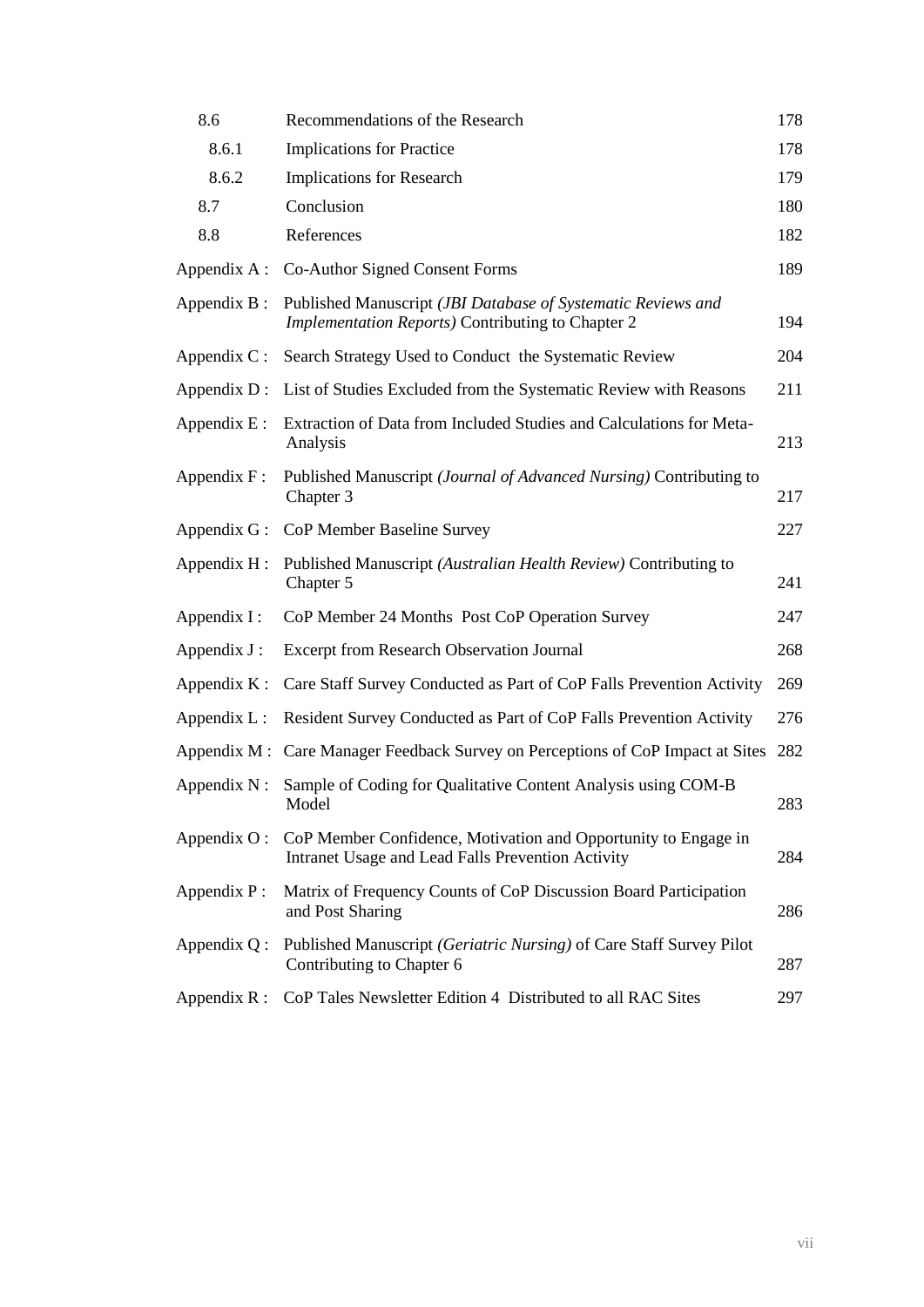# **List of Figures**

| Figure 2.1 | Flowchart Showing Selection of Studies Included in the Review.                                                                              | 22  |
|------------|---------------------------------------------------------------------------------------------------------------------------------------------|-----|
| Figure 2.2 | Forest Plot of Comparison: Intervention vs Control for Falls Rates.                                                                         | 33  |
| Figure 2.3 | Forest Plot of Comparison: Intervention vs Control for Falls Rates in<br>Studies with Additional Resource Support in Intervention Delivery. | 33  |
| Figure 2.4 | Forest Plot of Comparison: Intervention vs Control for Falls Rates in<br>Studies with Interventions Delivered at Two Levels.                | 34  |
| Figure 2.5 | Forest Plot of Comparison: Intervention vs Control for Falls Rates in<br>Studies with Interventions Delivered at Three Levels.              | 34  |
| Figure 2.6 | Forest Plot of Comparison: Intervention vs Control for the Proportion<br>of Residents Who Fell.                                             | 35  |
| Figure 2.7 | Forest Plot of Comparison: Intervention vs Control for Injurious Falls<br>Rates.                                                            | 35  |
| Figure 2.8 | Forest Plot of Comparison: Intervention vs Control for Serious<br>Injurious Falls Rates.                                                    | 36  |
| Figure 2.9 | Overview of the Research Structure.                                                                                                         | 41  |
| Figure 3.1 | Mixed Methods Data Collection Overview (Guided by Creswell &<br>Plano Clark, 2007).                                                         | 52  |
| Figure 3.2 | Levels of Evaluation of CoP Impact on Falls Prevention and Falls<br>Outcomes (Guided by Ranmuthugala, Cunningham et al., 2011).             | 54  |
| Figure 3.3 | The Structure of the RAC Organisation's Falls Prevention CoP.                                                                               | 55  |
| Figure 3.4 | An Example of a Possible CoP Intervention in Each Interactive<br>Domain Contributing to Falls Prevention.                                   | 58  |
| Figure 4.1 | Design of Study 1.                                                                                                                          | 74  |
| Figure 4.2 | CoP Members' Motivations for Web-Based Participation.                                                                                       | 82  |
| Figure 5.1 | Stages of the Audit Cycle as Applied to Falls Prevention (Guided by<br>Benjamin, 2008).                                                     | 95  |
| Figure 6.1 | Overview of Measuring CoP Impact at Member, Site and<br>Organisational Level.                                                               | 120 |
| Figure 6.2 | Participating CoP Member Connectivity and Knowledge Flow<br>Amongst the Membership.                                                         | 128 |
| Figure 6.3 | Proportion of Residents Supplemented with Vitamin D Measured in<br>July 2014 and Re-Measured November 2015.                                 | 129 |
| Figure 7.1 | Falls Rates Measured Across Six Phases at All RAC Sites.                                                                                    | 156 |
| Figure 7.2 | Best Linear Unbiased Predictors for Each RAC Site.                                                                                          | 157 |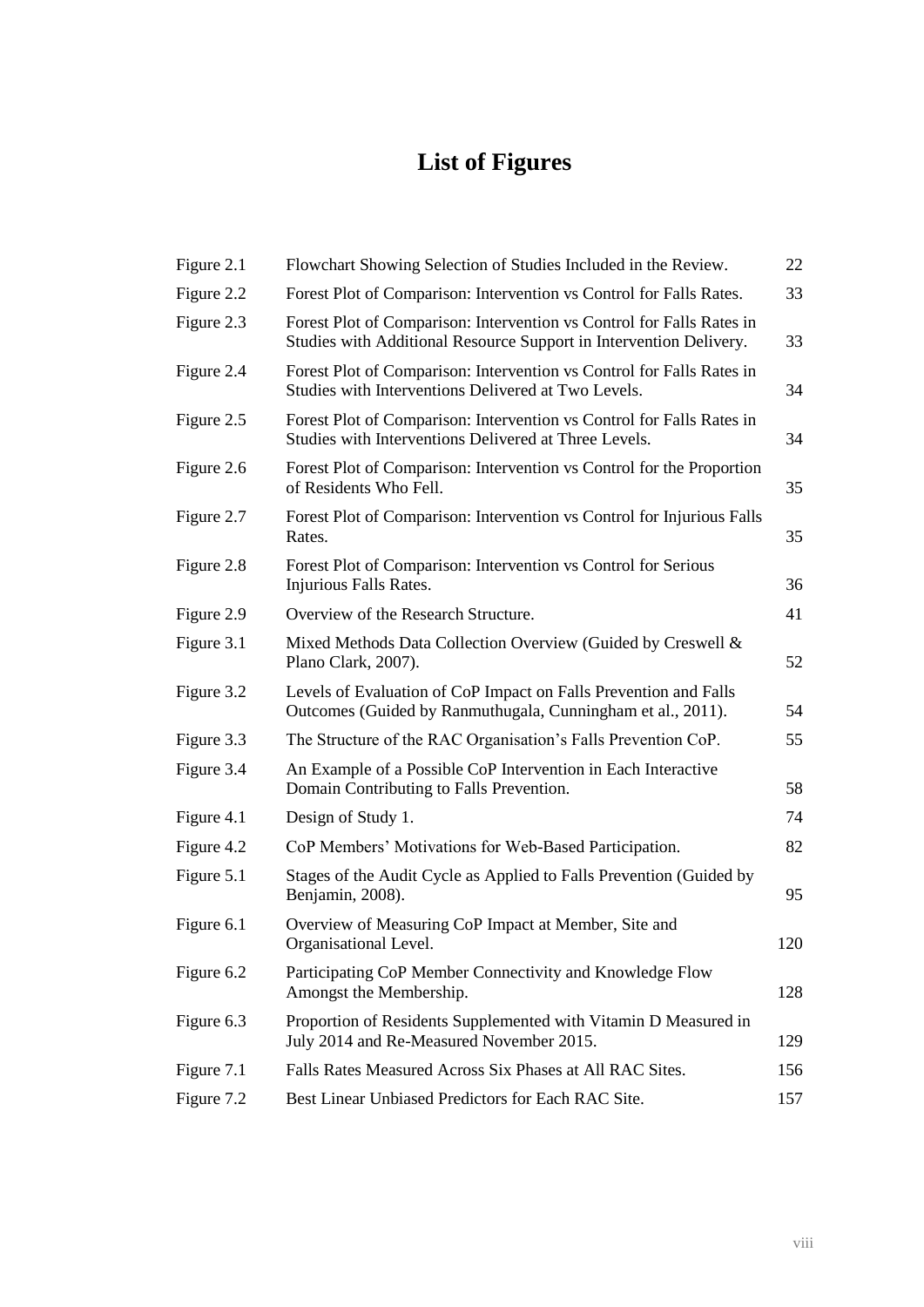# **List of Tables**

| Table 2.1 | Classification of Falls Prevention Interventions by Level of Delivery.                                                   | 18  |
|-----------|--------------------------------------------------------------------------------------------------------------------------|-----|
| Table 2.2 | Characteristics of Included Studies in the Systematic Review.                                                            | 23  |
| Table 2.3 | Results of Critical Appraisal of Included Randomised Controlled<br>Trials.                                               | 31  |
| Table 2.4 | Results of Critical Appraisal of Included Quasi-Experimental Studies.                                                    | 32  |
| Table 3.1 | Potential Context-Mechanism-Outcome Configurations as Applied to<br>the Falls Prevention CoP.                            | 53  |
| Table 3.2 | Proposed Evaluation of CoP Impact to be Measured During The Three<br>Phases of Research.                                 | 61  |
| Table 4.1 | Evaluation of The Establishment of a Web-Based Falls Prevention<br>CoP.                                                  | 80  |
| Table 4.2 | CoP Member Capability and Opportunity to Participate in Web-Based<br>Activity.                                           | 81  |
| Table 4.3 | CoP Member Identified Barriers and Facilitators to Web-Based<br>Participation with Proposed Behaviour Change Techniques. | 84  |
| Table 5.1 | Evaluation of The Falls Prevention CoP in Meeting Criteria for An<br><b>Effective Clinical Audit.</b>                    | 97  |
| Table 5.2 | Priority Findings from the Falls and Falls Injury Prevention Activity<br>Audit Conducted by the CoP.                     | 102 |
| Table 5.3 | CoP Identified Barriers, Facilitators and Actions to Adoption of Falls<br>Prevention Activities at Sites.                | 105 |
| Table 6.1 | Summary of CoP Impact at Member, Site and Organisation Level.                                                            | 125 |
| Table 6.2 | Conjectured Context-Mechanism-Outcome Configurations – What<br>Worked for Whom, How and Under What Conditions.           | 133 |
| Table 7.1 | Periods of The Trial and The Establishment of The Falls Prevention<br>Community of Practice.                             | 151 |
| Table 7.2 | Demographic Characteristics of the RAC Sites.                                                                            | 153 |
| Table 7.3 | Falls Outcomes Pre and Post Operationalisation of the CoP.                                                               | 155 |
| Table 7.4 | Comparison of Falls Outcomes Pre and Post Operationalisation of the<br>CoP.                                              | 156 |
| Table 7.5 | Classification of Injurious Falls Prior to and After Changes in<br>Reporting Practice.                                   | 157 |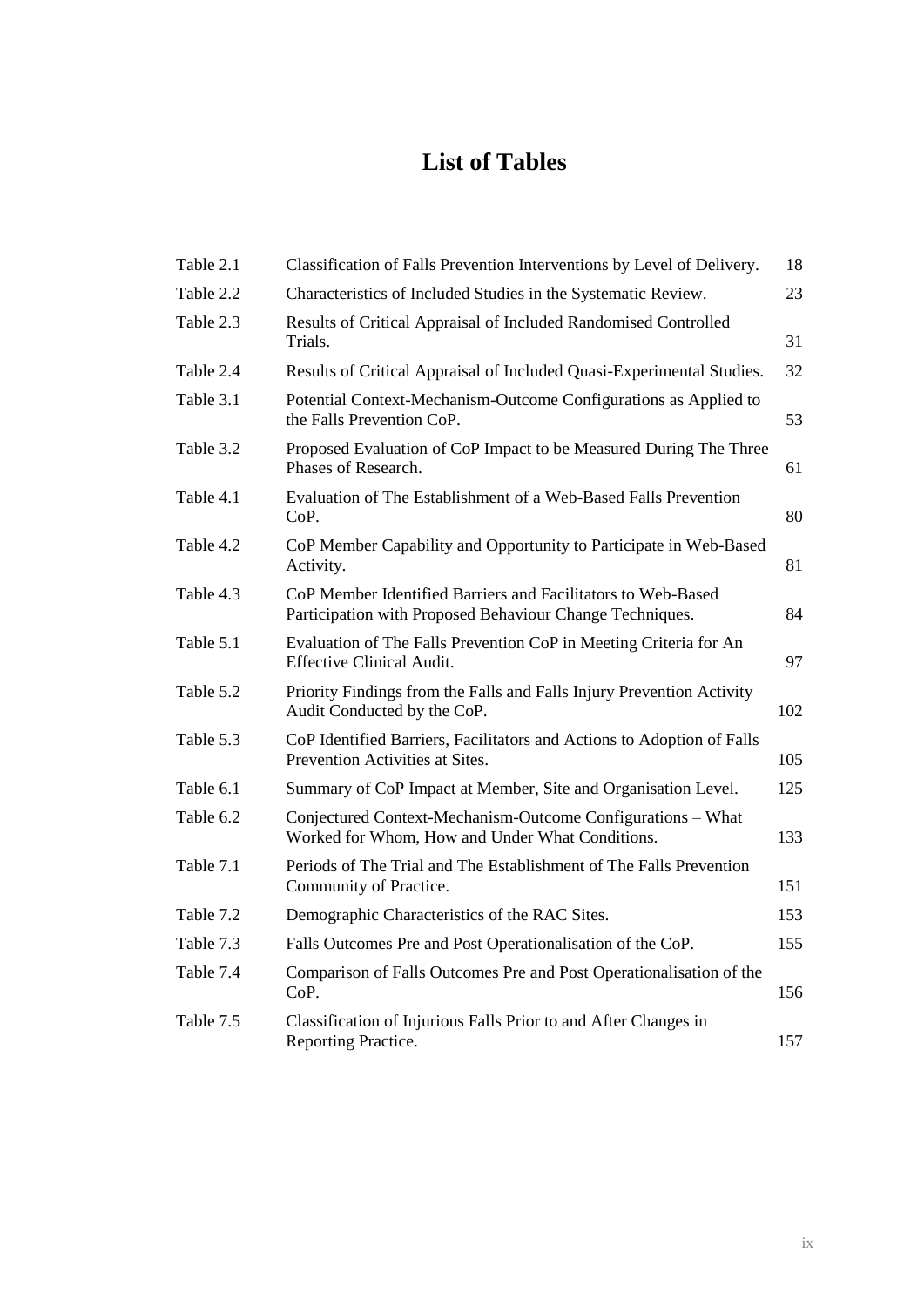## **Abstract**

Falls in the residential aged care (RAC) sector are a global concern with humanitarian and economic consequences. Reducing falls using a multifactorial approach involving multidisciplinary staff is recommended, but it is not clear how RAC organisations in Australia can achieve this in a resource constrained environment. One potential solution is to develop a sustainable means of addressing falls prevention from within an organisation, creating a forum for staff to share ideas, expertise and achieve goals in a community of practice (CoP). The purpose of this research was to evaluate the impact of a falls prevention CoP on falls outcomes in a RAC setting.

A mixed methods design framed by a realist approach was undertaken, to better understand how CoP interventions were influenced by current conditions (contexts) in triggering (mechanisms) the observed outcomes. Diverse data sources including surveys, electronic CoP discussion transcripts, semi-structured interviews and organisational falls data were used to triangulate findings. The CoP was mapped across three phases. Phase 1 described how the CoP was developed, then evaluated its establishment and operation across 13 geographically diverse RAC sites. In Phase 2 the CoP identified gaps in falls prevention practice using evidence-based audit and feedback, determining the areas for priority intervention. Phase 3 comprehensively evaluated the impact of CoP activity at three levels; member, site and organisation.

Overall the CoP had a positive impact; members gained new peer connections and falls prevention knowledge, the proportion of residents supplemented with vitamin D improved significantly and a falls prevention policy and risk assessment tool were developed and implemented across the organisation. Management recognition and support were key mechanisms in achieving successful outcomes. Falls rates pre CoP were 10.1/1000 occupied bed days (OBD) compared with 10.9 /1000 OBD post CoP operation [coefficient 0.7, 95% CI (-33.5, 34.9)  $p = .967$ ]. This was potentially confounded by an increased use of beds for short stay transition care services and identified differences in defining falls between sites. A downward trend in the rate of injurious falls resulting in fractures was observed (pre CoP 0.2/1000 OBD compared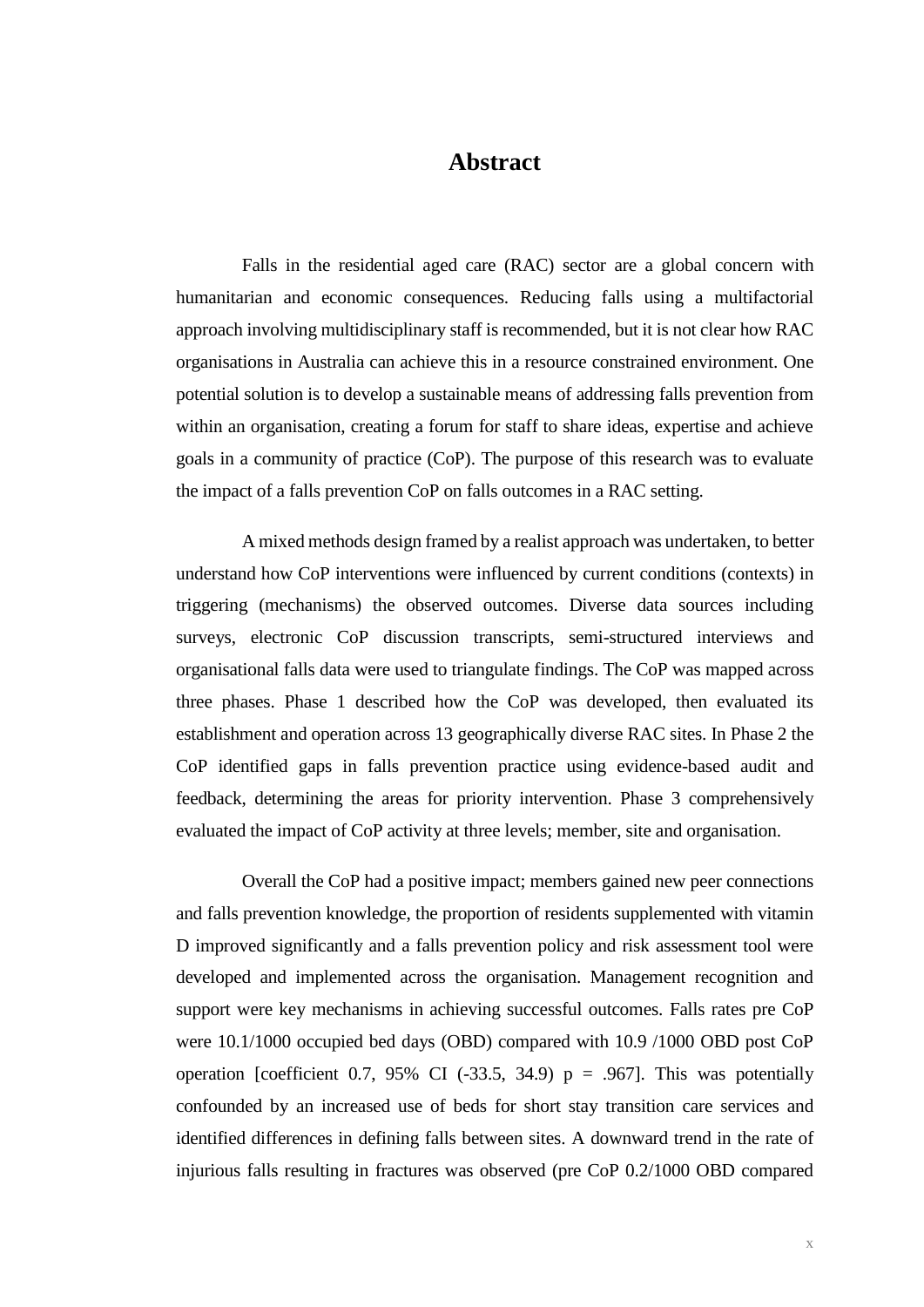with 0.1/1000 OBD post CoP; [coefficient -0.3, 95% CI (-1.1, 0.4) p = .423]. As the prioritised CoP interventions required design and development, implementation only occurred towards the end of the research period meaning the intervention effect on falls outcomes may require longer term follow up. The CoP remains operational and is ideally positioned to continue to lead evidence-based falls prevention practice change as determined by its membership.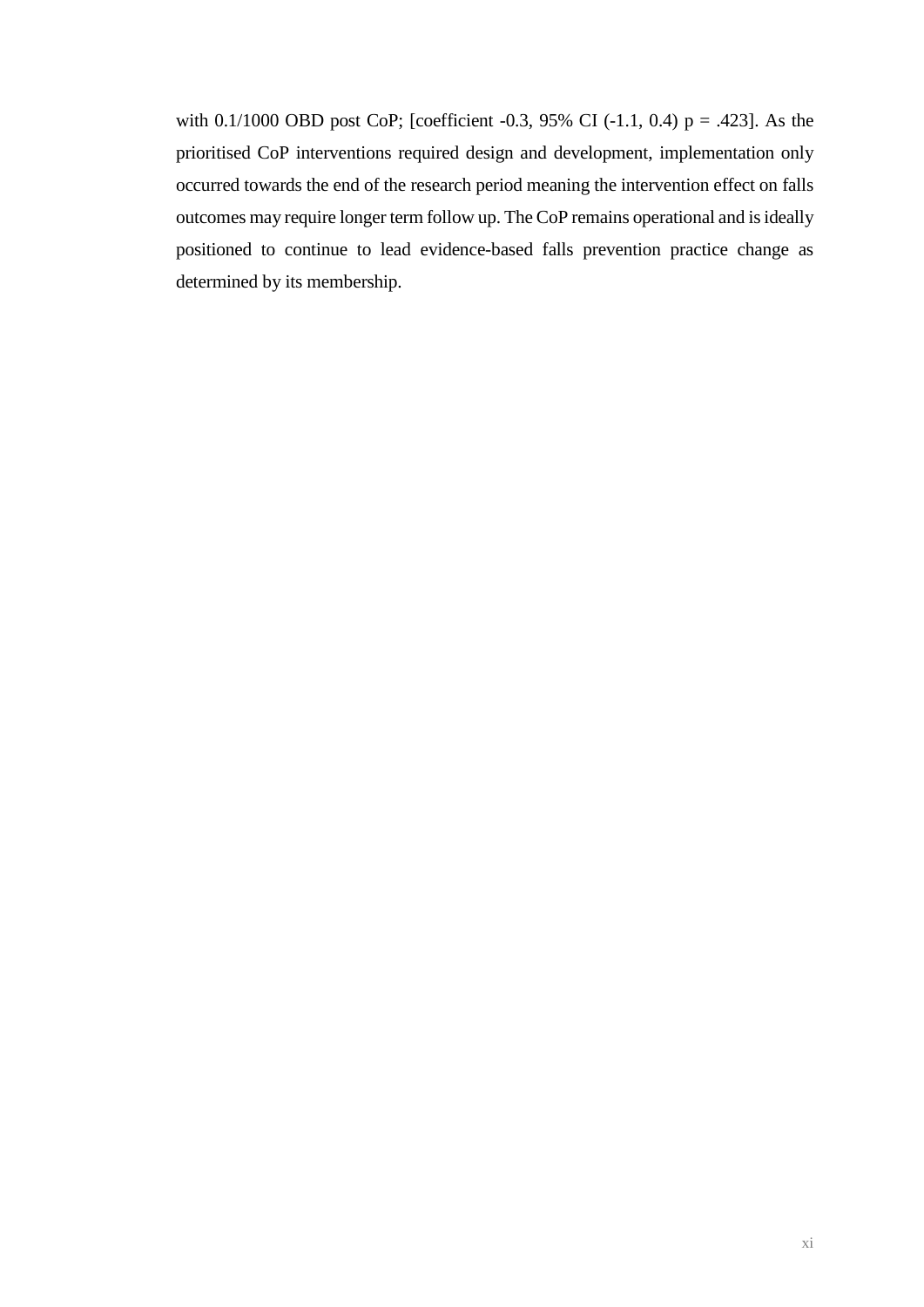## **Publications, Presentations and Awards**

#### **Published Works by the Author Incorporated into this Thesis**

- **Francis-Coad J**., Haines T., Etherton-Beer C., Nobre D., & Hill A-M. (in press). Evaluating the impact of operating a falls prevention community of practice on falls in a residential aged care setting. *Journal of Clinical Gerontology and Geriatrics*
- **Francis-Coad, J.,** Etherton-Beer, C., Naseri, C., & Hill, A-M. (2017). The effect of complex falls prevention interventions on falls in residential aged care settings: A systematic review protocol. *JBI Database of Systematic Reviews and Implementation Reports,* 15(2), 236-244. doi: 10.11124/JBISRIR-2016- 002938
- **Francis-Coad, J.,** Etherton-Beer, C., Bulsara, C., Nobre, D., & Hill, A-M. (2016). Can a web-based community of practice be established and operated to lead falls prevention activity in residential care? *Geriatric Nursing,* Advance on line publication, http://dx.doi.org/10.1016/j.gerinurse.2016.09.001
- Hang, J., **Francis-Coad, J.,** Burro, B., & Hill, A-M. (2016). Assessing knowledge, motivation and perceptions about falls prevention among care staff in a residential aged care setting. *Geriatric Nursing,* 37, 464-469. doi:10.1016/j.gerinurse.2016.06.019
- **Francis-Coad, J.,** Etherton-Beer, C., Bulsara, C., Nobre, D., & Hill, A.-M. (2016). Using a community of practice to evaluate falls prevention activity in a residential aged care organisation: A clinical audit. *Australian Health Review*, 41(1), 13-18. doi:10.1071/AH15189
- **Francis-Coad, J.,** Etherton-Beer, C., Bulsara, C., Nobre, D., & Hill, A-M. (2015). Investigating the impact of a falls prevention community of practice in a residential aged-care setting: A mixed methods study protocol. *Journal of Advanced Nursing*, 71(12), 2977-2986. doi:10.1111/jan.12725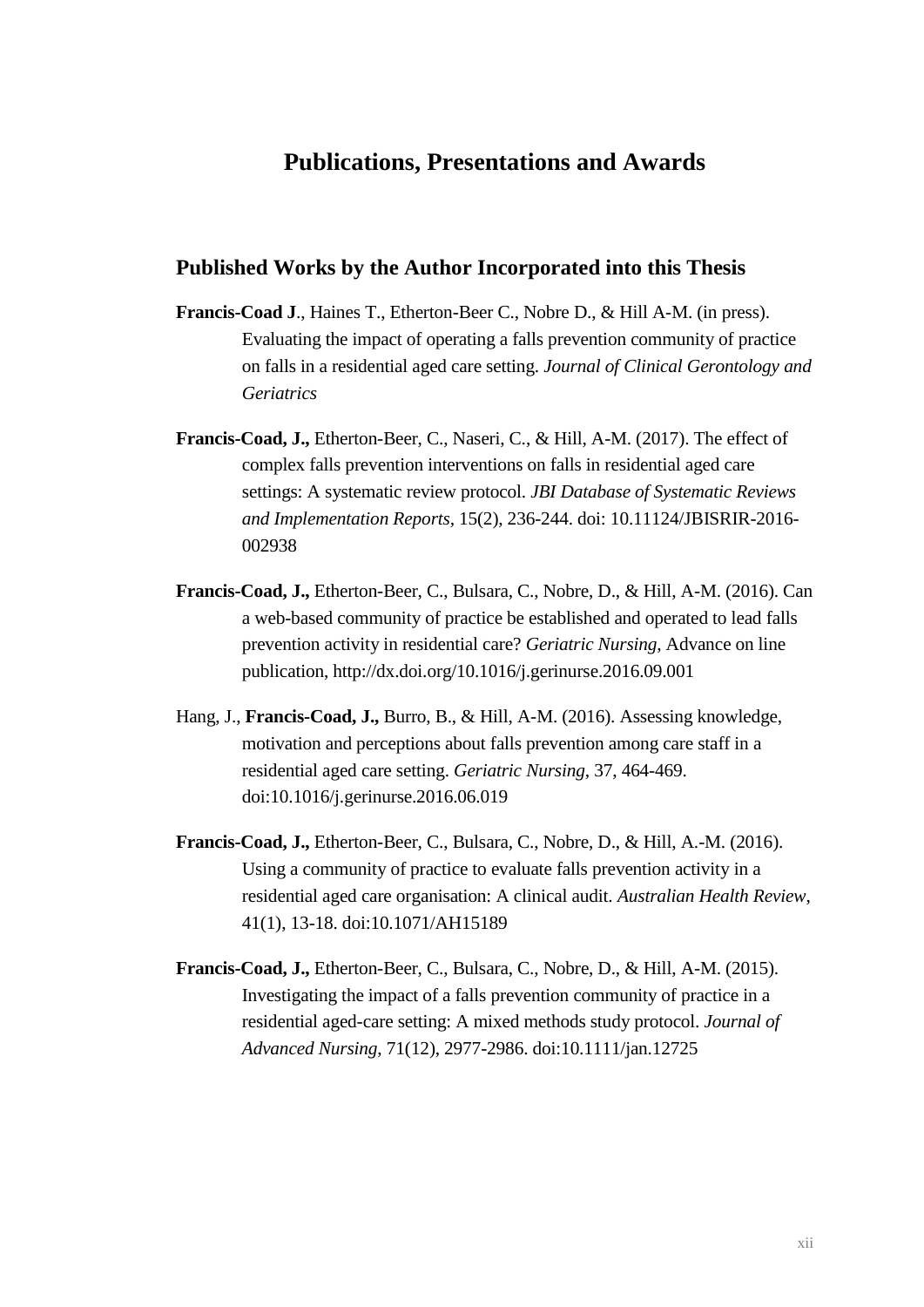## **Manuscripts Submitted by the Author for Publication Under Peer Review**

**Francis-Coad, J.**, Etherton-Beer, C., Bulsara, C., Blackburn, N., Chivers, P., & Hill, A-M. What worked translating evidence into practice: A realist evaluation of the impact of a falls prevention community of practice. *(Ref. No.: BHSR-D-16-00388)*

## **Other Published Works by the Author during Candidacy Not Forming Part of the Thesis**

- Hill, A-M., McPhail, S.M., **Francis-Coad, J.**, Waldron, N., Etherton-Beer, C., Flicker, L., Ingram, K., & Haines, T.P. (2016). 'My independent streak may get in the way': How older adults respond to falls prevention education in hospital'. *BMJ Open, 6*(7), E012363. doi:10.1136/bmjopen-2016-012363
- Hill, A-M., McPhail, S.M., **Francis-Coad, J.**, Waldron, N., Etherton-Beer, C., Flicker, L., Ingram, K., & Haines, T.P. (2015). Educators' perspectives about how older hospital patients can engage in a falls prevention programme: A qualitative process evaluation. *BMJ Open, 5*(12), E009780. doi: 10.1136/bmjopen-2015-009780
- Moran, L., **Francis-Coad, J.**, Patman, S., & Hill, A-M. (2015). Using a personalized DVD to prescribe an exercise program to older people post-hip fracture enhances adherence to the exercises – A feasibility study. *Geriatric Nursing, 36*(4), 273-280. doi:10.1016/j.gerinurse.2015.02.025
- **Francis-Coad, J.**, & Hill, A-M. (2014). Discovering what experiences physical therapy students identify as learning facilitators in practical laboratories. *Journal of Physical Therapy Education,* 28(3): 42-49.

### **Oral Conference Presentations by Author**

#### *International Conferences*

**Francis-Coad, J**., Haines, T., Etherton-Beer, C., Nobre, D., & Hill, A-M. *Evaluating the impact of operating a falls prevention community of practice on falls in a residential aged care setting*. Presented at the 7<sup>th</sup> Biennial Australian and New Zealand Falls Prevention Conference, Melbourne, Australia, 27-29 November 2016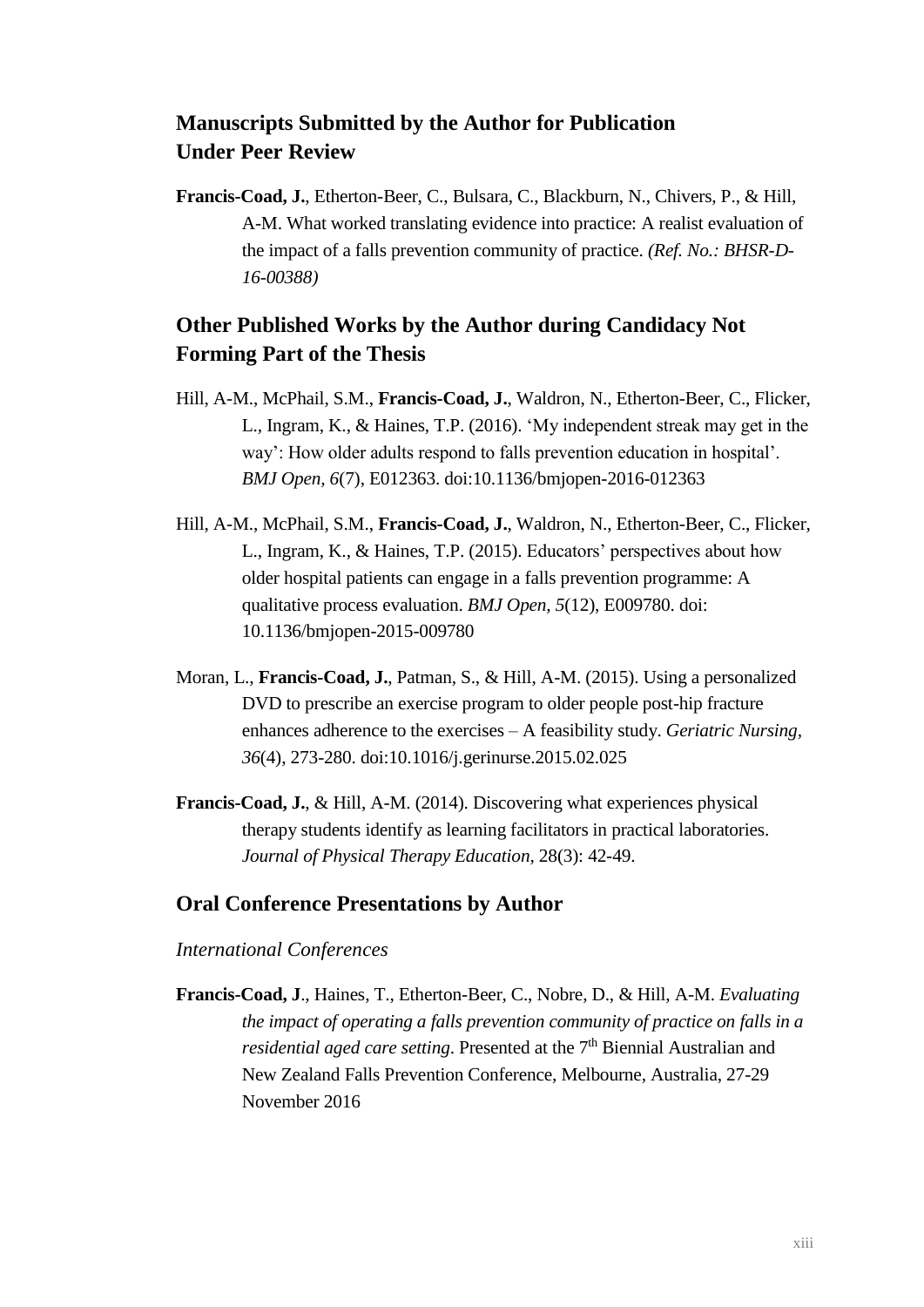- **Francis-Coad, J.**, Etherton-Beer, C., & Hill, A-M. *Using a community of practice (CoP) to measure falls prevention activity in a residential aged care setting – mind the gap.* Presented at the 44<sup>th</sup> Annual Conference of the British Society of Gerontology, Newcastle, UK 1-3 July 2015
- **Francis-Coad, J.,** Etherton-Beer, C., & Hill, A-M. *Investigating the impact of a falls prevention community of practice (CoP) in a residential aged care setting.* Presented at the 6<sup>th</sup> Biennial Australian and New Zealand Falls Prevention Conference, Sydney, Australia, 16-18 November 2014

#### *National Conferences*

- **Francis-Coad, J.,** Etherton-Beer, C., Bulsara, C., Nobre, D., & Hill, A-M. *To determine the feasibility of implementing and operating a virtual falls prevention community of practice across multiple residential care sites*. Australian Physiotherapy Association National Conference 2015*,* Gold Coast, QLD, 3-6 October 2015. Abstract retrieved from: http://physiotherapy.asn.au/conference
- Hill, A-M., McPhail, S.M., **Francis-Coad, J.,** Waldron, N., Etherton-Beer, C., Flicker, L., Ingram, K., & Haines, T.P. *Educating older patients to engage in falls prevention strategies while in hospital: Mutual understanding is required*. Australian Physiotherapy Association National Conference 2015, Gold Coast, QLD, 3-6 October 2015. Abstract retrieved from: http://physiotherapy.asn.au/conference
- **Francis-Coad, J.**, Etherton-Beer, C., & Hill, A-M. *Can a community of practice (CoP) measure falls prevention activity and identify gaps in practice?* GrassRoots falls festival: A Multidisciplinary Falls Management Conference, Perth, Australia 19-20 February 2015

#### *Conference Posters*

- **Francis-Coad, J**., Etherton-Beer, C., Bulsara, C., Blackburn, N., Chivers, P., & Hill, A-M. *What worked translating evidence into practice: A mixed methods evaluation of the impact of a falls prevention community of practice*. Poster presented at the 7<sup>th</sup> Biennial Australian and New Zealand Falls Prevention Conference, Melbourne, Australia, 27-29 November 2016
- Hang, J., **Francis-Coad, J.**, Burro, B., & Hill, A-M. *What care staff think about falls prevention: A pilot survey.* Poster presented at the 48<sup>th</sup> Annual National Conference of the Australasian Association of Gerontology, Alice Springs, Australia, 4 - 6 November 2015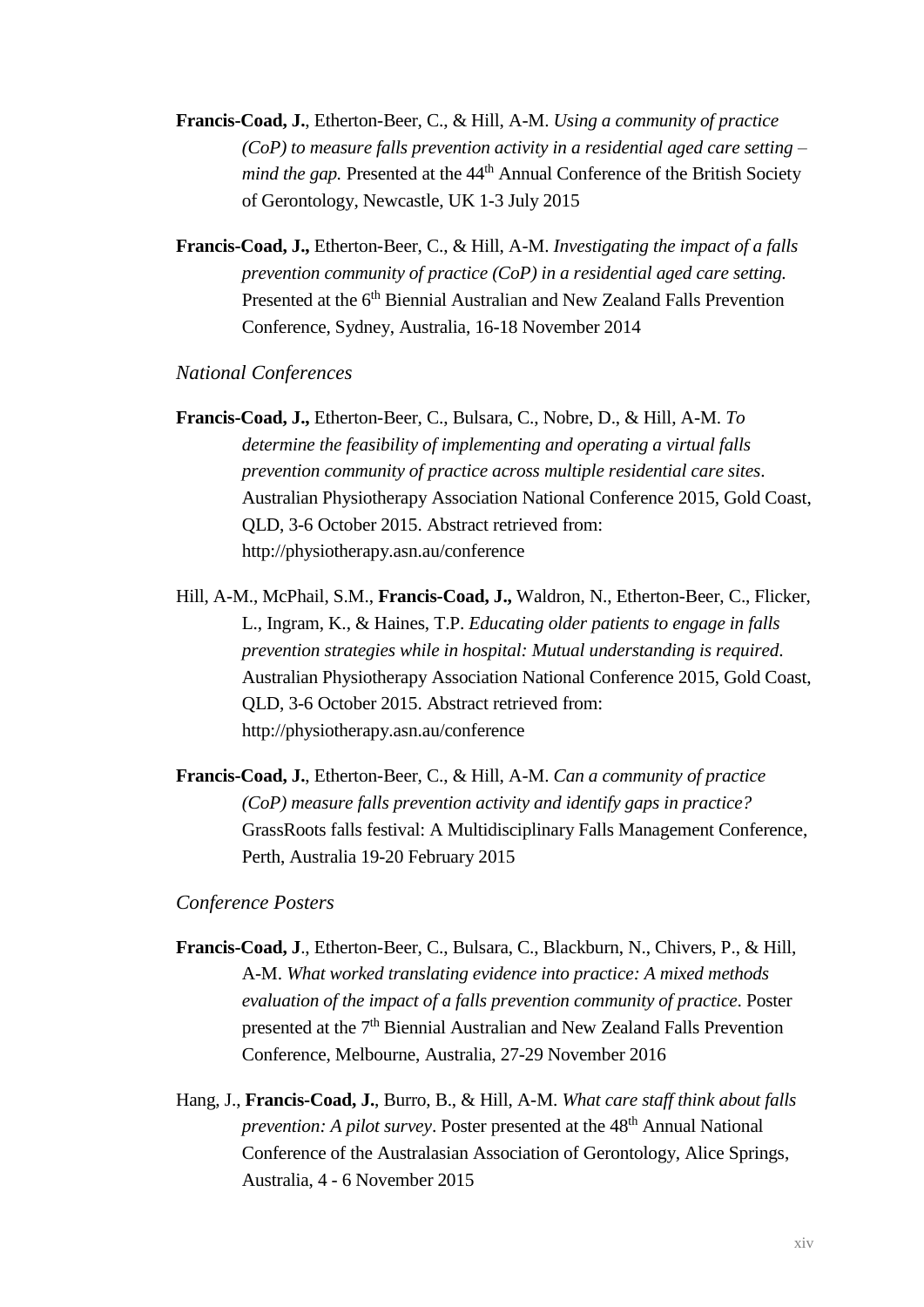### **Awards**

- **Francis-Coad, J.** (2016). Winner WA Health FutureHealth Research Travel Fellowship **(\$5000)** – To undertake a collaborative research project with Swansea University, Wales evaluating residents' knowledge, motivation and perceptions about falls and falls prevention in residential and care home settings (October 2016).
- **Francis-Coad, J.** (2014). Nominee for the Journal of Physical Therapy Education's **Stanford Award** for the research paper containing the most influential educational ideas.
- **Francis-Coad, J.** (2013). Awarded PhD stipend (**\$90,000)** as part of the Collaborative Research Networks (CRN) program. The University of Notre Dame Australia has been awarded \$5.96 million over the period 2013-2017 from the Department of Industry, Innovation, Climate Change, Science, Research and Tertiary Education to build collaborative research activity.

### **Research Supervision**

Hang, J. (2014-2015). Evaluation of Care staff knowledge, motivation and perceptions about falls prevention in a residential aged care setting. Supervisors: Anne-Marie Hill, **Jacqueline Francis-Coad** and Bianca Burro. Awarded first class honours.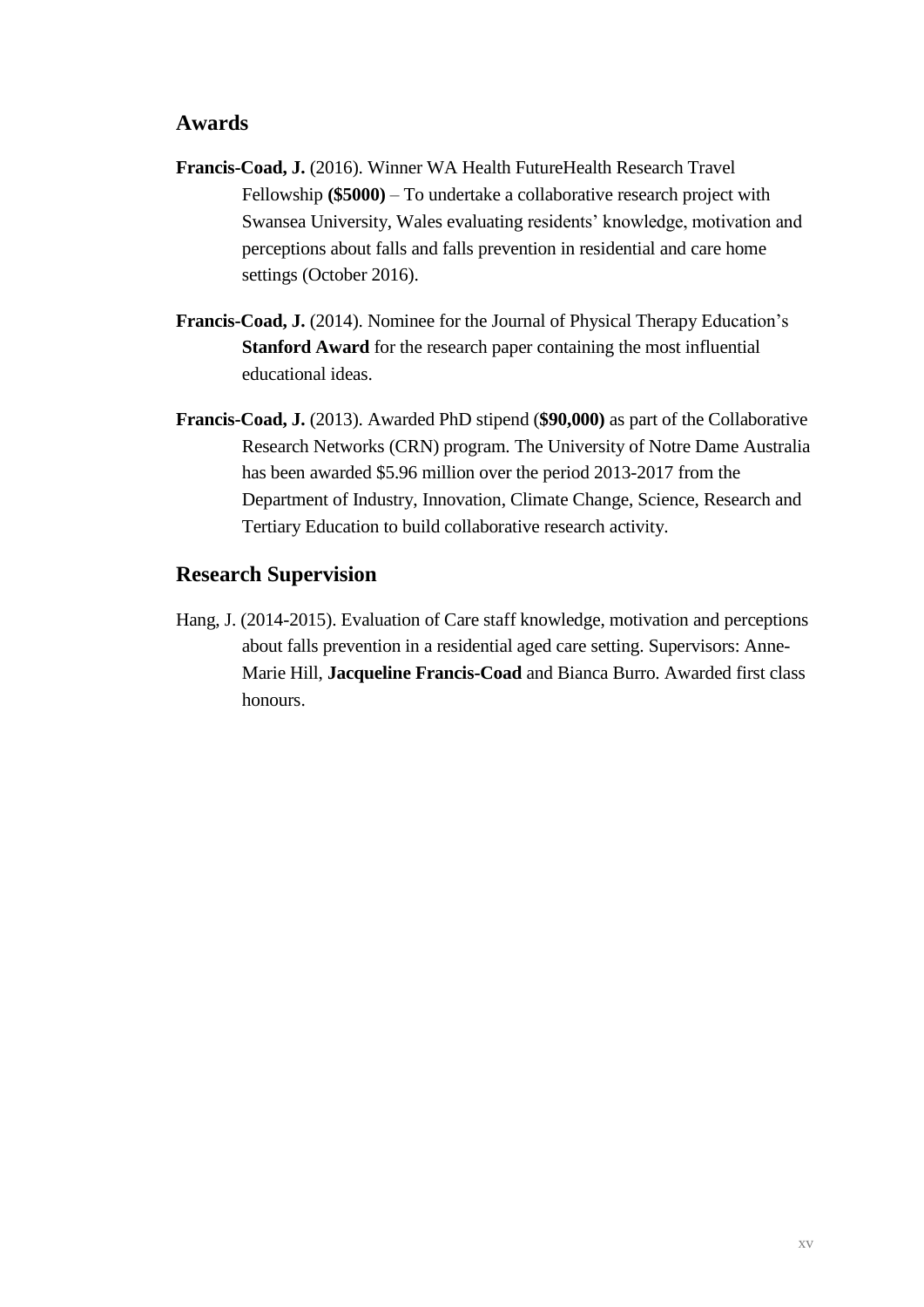## **Statement of Contribution by Others**

#### **Contributions to Jointly Authored Works**

Signed statements of consent for inclusion of jointly authored works in this thesis were obtained from all co-authors (see Appendix A).

**Francis-Coad, J.**, Etherton-Beer, C., Naseri, C., & Hill, A-M. (2017). The effect of complex falls prevention interventions on falls in residential aged care settings: A systematic review protocol. *JBI Database of Systematic Reviews and Implementation Reports,* 15(2), 236-244. doi: 10.11124/JBISRIR-2016-002938

JFC, AMH and CEB, were principal contributors to conceptualisation of the systematic review design and protocol manuscript. The drafting of the manuscript was led by JFC, with all authors contributing to critical revision of the manuscript.

**Francis-Coad, J.**, Etherton-Beer, C., Bulsara, C., Nobre, D., & Hill, A-M. (2015). Investigating the impact of a falls prevention community of practice in a residential aged-care setting: A mixed methods study protocol. *Journal of Advanced Nursing*, 71(12), 2977-2986. doi:10.1111/jan.12725

JFC, AMH and CEB, were principal contributors to conceptualisation of the study design and protocol manuscript. AMH is the chief investigator of the funding awarded for this research activity. JFC and AMH were responsible for the design of the survey. CB provided guidance in qualitative methodology and DN in planning study data collection. The drafting of the manuscript was led by JFC, with contribution from AMH and all authors contributed to critical revision and approved the final manuscript for submission.

**Francis-Coad, J.**, Etherton-Beer, C., Bulsara, C., Nobre, D., & Hill, A-M. (2016). Can a web-based community of practice be established and operated to lead falls prevention activity in residential care? *Geriatric Nursing,* Advance on line publication. http://dx.doi.org/10.1016/j.gerinurse.2016.09.001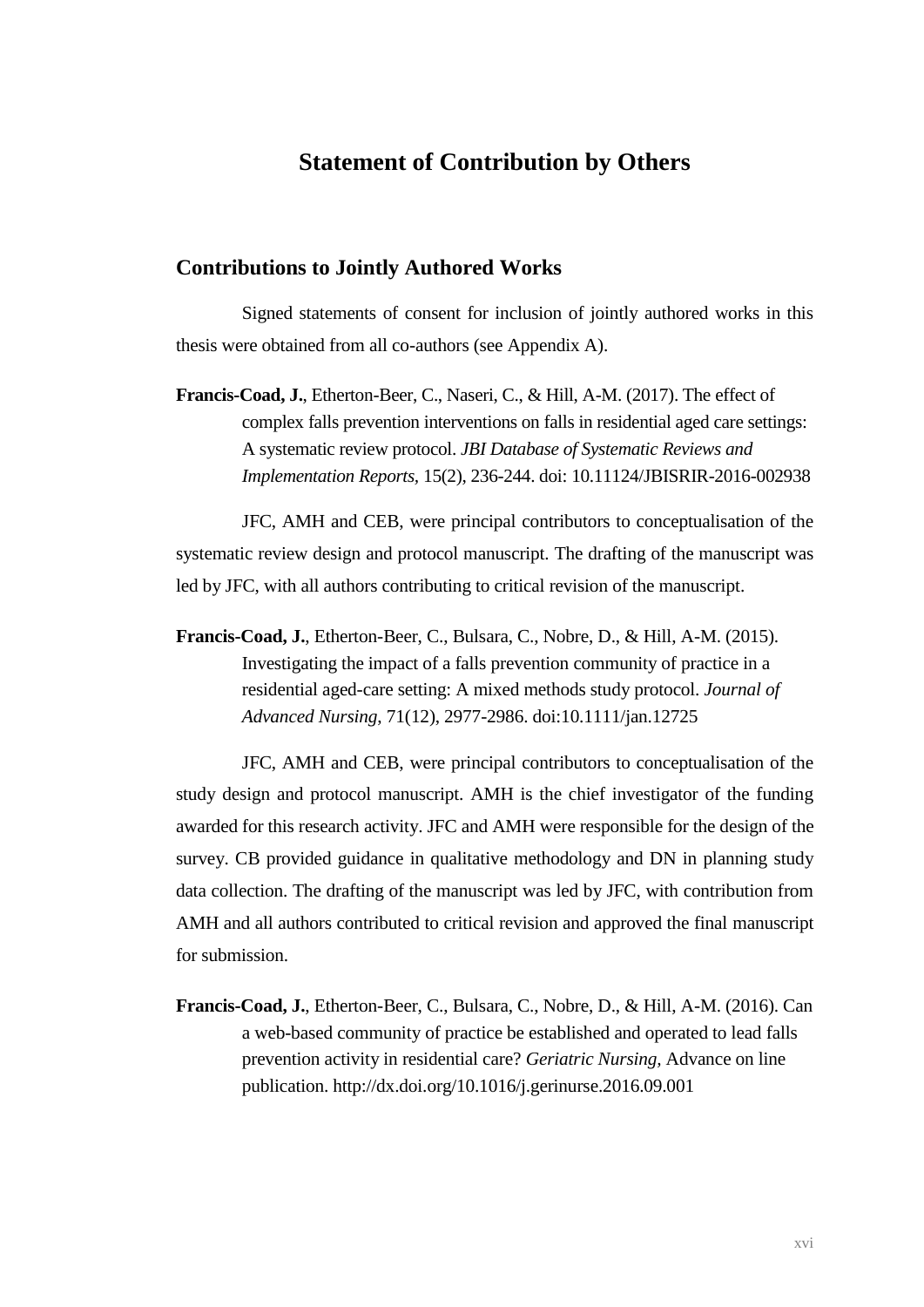JFC, AMH and CEB, were principally responsible for Study 1 conception and design. CB provided guidance in qualitative methodology and DN in planning study data collection. The interpretation of data, analysis and drafting of the manuscript was led by JFC with contributions from AMH, with all authors contributing to critical revision.

**Francis-Coad, J.**, Etherton-Beer, C., Bulsara, C., Nobre, D., & Hill, A.-M. (2016). Using a community of practice to evaluate falls prevention activity in a residential aged care organisation: A clinical audit. *Australian Health Review*, 41(1), 13-18. doi:10.1071/AH15189

JFC, AMH and CEB conceptualised and contributed to all aspects of Study 2. DN co-ordinated data collection and CB provided guidance in qualitative methodology. The drafting of the manuscript was led by JFC with contributions from AMH and all authors contributed to critical revision.

**Francis-Coad, J.**, Etherton-Beer, C., Bulsara, C., Blackburn, N., Chivers, P., & Hill, A-M. What worked translating evidence into practice: A realist evaluation of the impact of a falls prevention community of practice. (*Ref. No.: BHSR-D-16-00388*. Under peer review at journal)

JFC, AMH and CEB conceptualised and contributed to all aspects of Study 3. JFC and AMH were responsible for the design of the surveys. JFC wrote the first draft of the manuscript, CB contributed to qualitative methods, PC to statistical support and NB to data collection. All authors contributed to manuscript appraisal, revision and editing.

**Francis-Coad J.**, Haines T., Etherton-Beer C., Nobre D., & Hill A-M. (in press). Evaluating the impact of operating a falls prevention community of practice on falls in a residential aged care setting. *Journal of Clinical Gerontology and Geriatrics*

JFC, AMH and CEB conceptualised and contributed to all aspects of Study 4. DN co-ordinated data collection. The interpretation of data and analysis was undertaken by AMH, TH and JFC, with all authors contributing to critical revision of the manuscript.

Hang, J., **Francis-Coad, J.**, Burro, B., Nobre, D., & Hill, A-M. (2016). Assessing knowledge, motivation and perceptions about falls prevention among care staff in a residential aged care setting. *Geriatric Nursing,* 37, 464-469. doi:10.1016/j.gerinurse.2016.06.019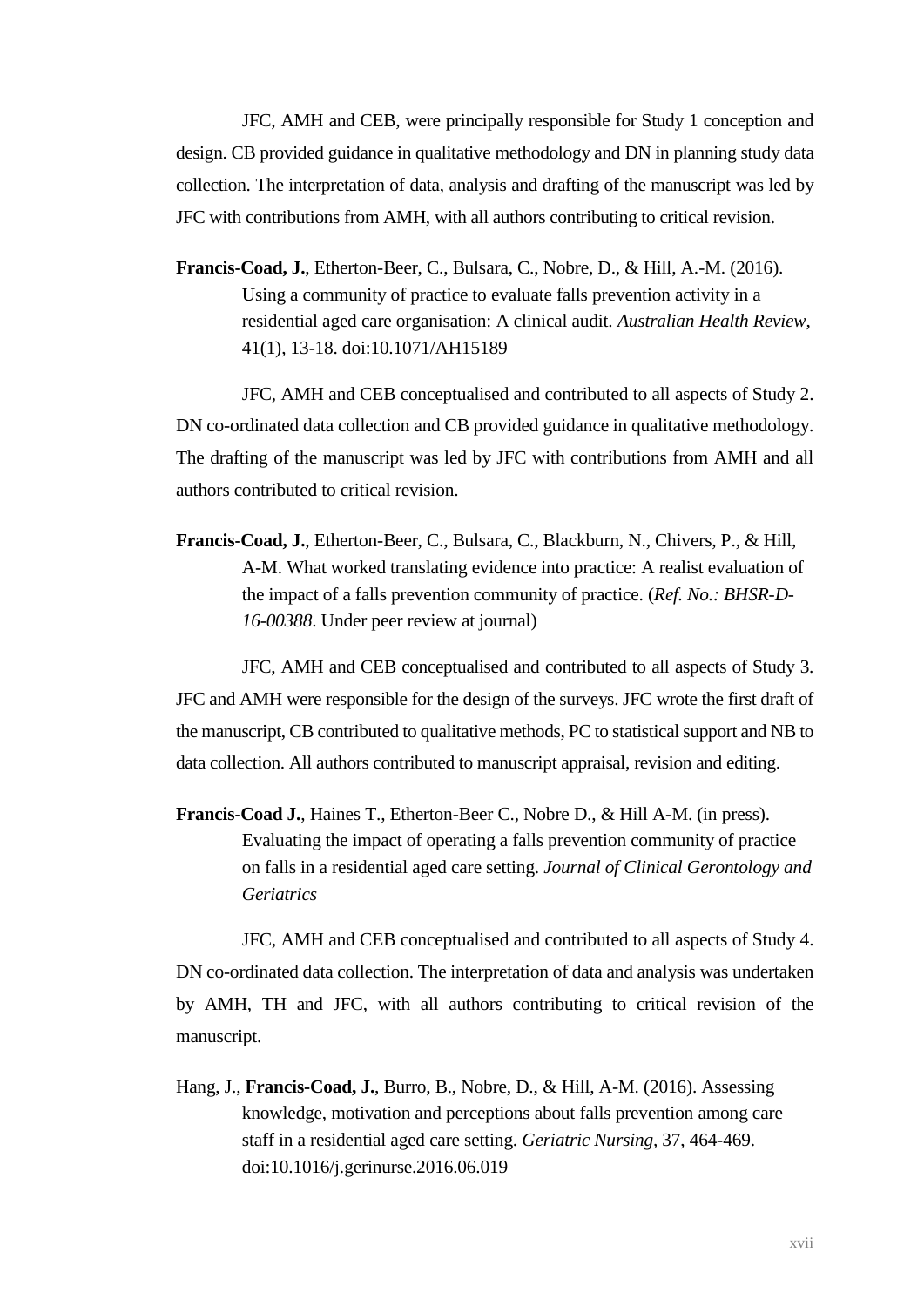JFC and AMH conceptualised and JH, AMH, JFC and BB contributed to all aspects of this manuscript. AMH was principal supervisor, with JFC and BB as cosupervisors for JH's Honours project and dissertation. AMH, JFC, JH and BB were responsible for design of the survey, DN assisted with planning data collection. JH wrote the first draft and all authors contributed to manuscript appraisal, revision and editing.

#### **Contributions to the Thesis as a Whole**

Associate Professor Anne-Marie Hill was the principal supervisor who conceptualised the research and was the principal investigator on the successful grant application to the Collaborative Research Network awarded to The University of Notre Dame Australia (Fremantle). Associate Professor Anne-Marie Hill provided major guidance and assistance with the drafting and editing of all manuscripts and the thesis, scrutinising iterative drafts of the chapters and the final document.

Professor Christopher Etherton-Beer was the associate supervisor who brought his extensive expertise on conducting research in RAC settings. He also provided guidance and assistance with the design, structure, data analysis and editing of all manuscripts and the thesis.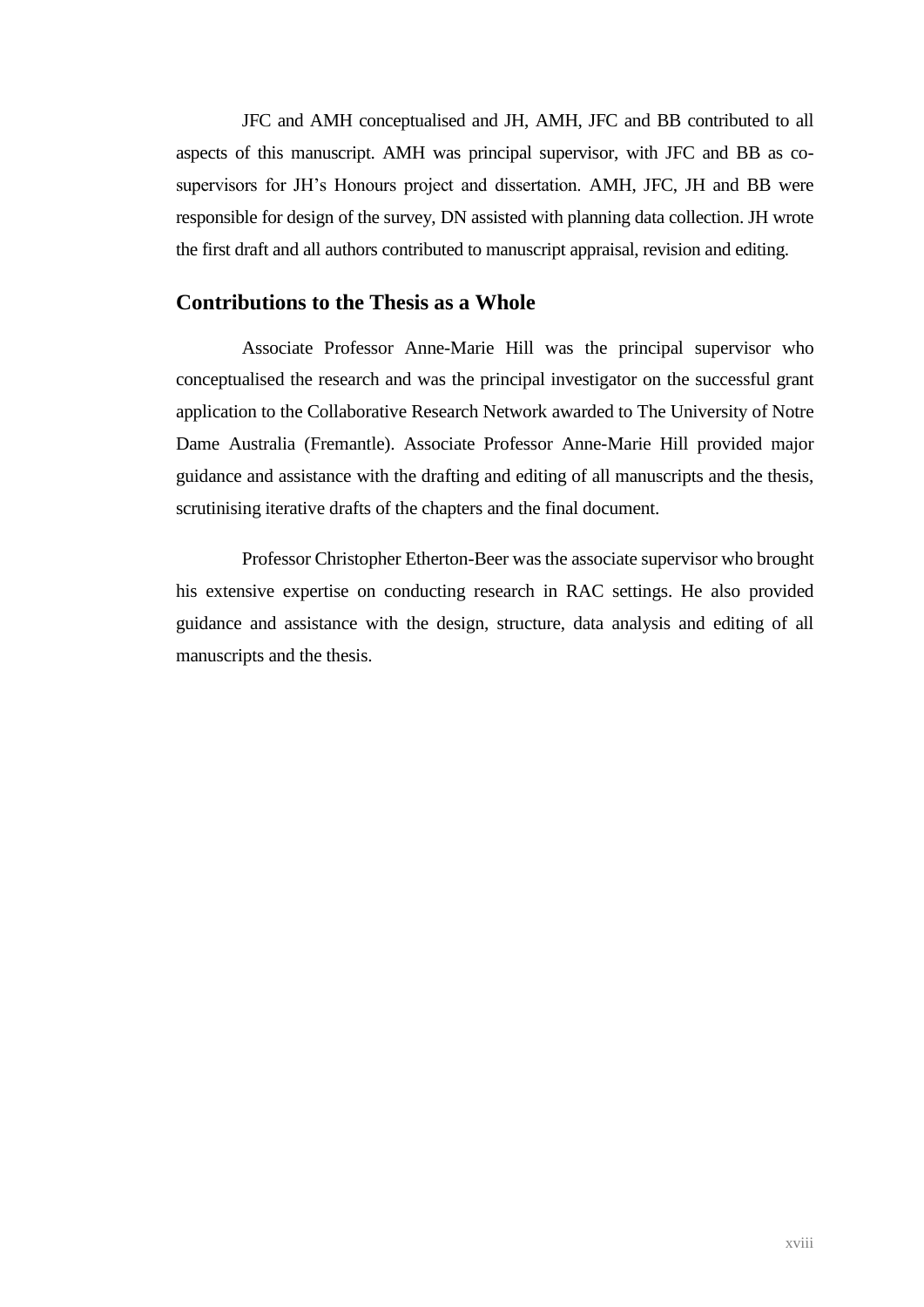## **Acknowledgements**

*"Stand on the shoulders of giants"*

My association with many wonderful people has enabled this journey. My stellar mentor and principal supervisor Anne-Marie Hill, for blazing a trail for physiotherapists interested in falls prevention research for older people and providing this opportunity. Sincere thanks for your diligence, ongoing support, guidance and friendship.

To the amazing Chris Etherton-Beer my other supervisor, sincere thanks for your continued support, patience and guidance. Your work and advocacy in the field of gerontology is inspirational.

Thanks to my esteemed co-authors Terry Haines, Caroline Bulsara, Debbie Nobre, Jo-Aine Hang, Nicole Blackburn, Elissa Burton and Paola Chivers. Thanks also to Michael Done for his kind assistance with formatting.

I gratefully acknowledge the support of the Collaborative Research Network PhD stipend awarded to me by The University of Notre Dame Australia (Fremantle).

My sincere thanks to the Brightwater care group, staff, residents and especially the fantastic members of the falls prevention community of practice for partnering me on this research journey, as without them none of this would have been possible.

To the many older people in residential aged care and industry colleagues I have had the pleasure of working with and my late grandparents, thank you for your inspiration.

Last but by no means least, I would like to thank my wonderful friends and family, especially my husband Simon, my son Will, my parents Lorna and Johnny and brother Jon for accompanying me on this journey and providing the encouragement, belief, love and support to reach the finish line!